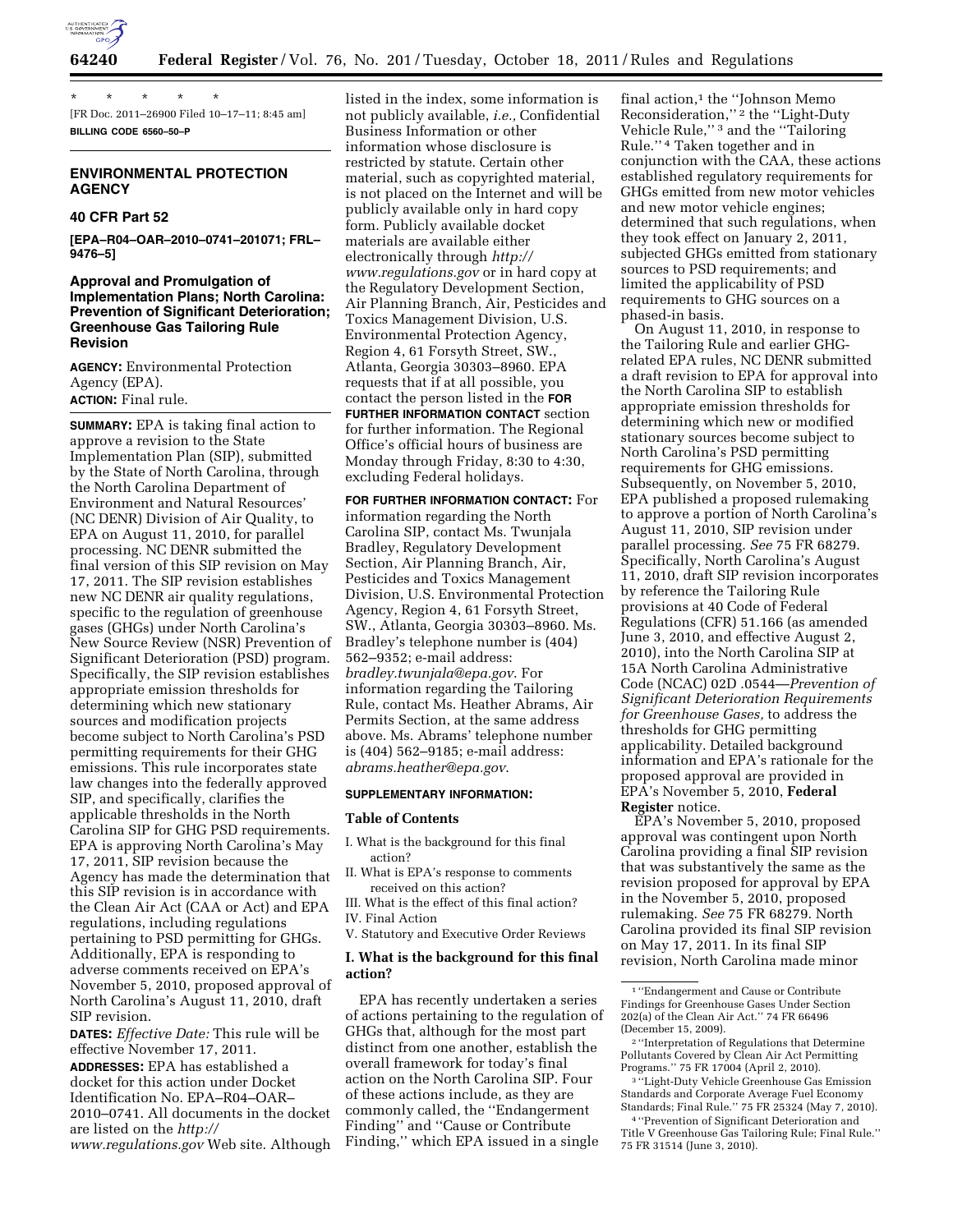formatting changes, and added a couple of clarifications. The formatting changes included changing a couple of periods to semicolons and adding the word ''and'' behind a semicolon to transition to the next statement. With regard to the clarifications, North Carolina deleted the phrase ''Except for 40 CFR 81.334'' and added a notation to explicitly identify the effective date of the Federal Tailoring Rule (*i.e.,* August 2, 2010) that is being incorporated by reference by North Carolina. Besides the minor formatting changes and the aforementioned clarifications, there were no differences between North Carolina's August 11, 2010, draft SIP revision, and the final SIP revision which was provided on May 17, 2011.

On December 30, 2010, EPA published a final rule which narrowed its previous approval of PSD programs as applicable to GHG-emitting sources in SIPs for 24 states, including North Carolina.5 *See* 75 FR 82536 (PSD Narrowing Rule). Specifically, in the PSD Narrowing Rule, EPA withdrew its previous approval of North Carolina's SIP to the extent it applied PSD to GHGemitting sources below the thresholds in the final Tailoring Rule.

The effect of the PSD Narrowing Rule on the approved North Carolina SIP was to establish that new and modified sources are subject to PSD permitting requirements for their GHG emissions only if they emit GHGs at or above the Tailoring Rule's emission thresholds. As result of today's action approving North Carolina's incorporation of the appropriate GHG permitting thresholds into its SIP, paragraph (c) in 40 CFR 52.1772, as included in EPA's Narrowing Rule, is no longer necessary, Thus, today's action also amends section 40 CFR 52.572 to remove this unnecessary regulatory language.

## **II. What is EPA's response to comments received on this action?**

EPA received three sets of comments on the November 5, 2010, proposed rulemaking to approve revisions to North Carolina's SIP. One set of comments, provided by the Sierra Club, was in favor of EPA's November 5, 2010, proposed action. The other two sets of comments, provided by the Air Permitting Forum and the John Locke Foundation, raised concerns with final action on EPA's November 5, 2010, proposed action. A full set of the comments provided by the Sierra Club, the Air Permitting Forum (hereinafter

referred to as the ''Commenter'') and the John Locke Foundation (also hereinafter referred to as the ''Commenter'') is provided in the docket for today's final action. The comments can be accessed at *<http://www.regulations.gov>* using Docket ID No. EPA–R04–OAR–2010– 0741. A summary of the adverse comments and EPA's responses are provided below.

Generally, the adverse comments fall into six categories. First, the Commenter asserts that PSD requirements cannot be triggered by GHGs. Second, the Commenter expresses concerns regarding a footnote in the November 5, 2010, proposal describing EPA's previously announced intention to narrow its prior approval of some SIPs to ensure that sources with GHG emissions that are less than the Tailoring Rule's thresholds will not be obligated under federal law to obtain PSD permits prior to a SIP revision incorporating those thresholds. The Commenter explains that the planned SIP approval narrowing action, which has now resulted in the PSD Narrowing Rule, ''is illegal.'' Third, the Commenter states that EPA has failed to meet applicable statutory and executive order review requirements. Fourth, the Commenter states: ''EPA should explicitly state in any final rule that the continued enforceability of these provisions in the North Carolina SIP is limited to the extent to which the federal requirements remain enforceable.'' Fifth, the Commenter states that ''EPA does not have statutory authority for the Tailoring Rule.'' Lastly, the Commenter recommends that EPA re-propose the action once North Carolina has finalized its changes to the SIP. EPA's responses to these six categories of comments are provided below.

*Comment 1:* The Commenter asserts that PSD requirements cannot be triggered by GHGs. In its letter, the Commenter reiterates EPA's statement that without the Tailoring Rule thresholds, PSD will apply as of January 2, 2011, to all stationary sources that emit or have the potential to emit, depending on the source category, either 100 or 250 tons of GHG per year. The Commenter also reiterates EPA's statement that beginning January 2, 2011, a source owner proposing to construct any new major source that emits at or above the GHG applicability levels, or modifies any existing major source in a way that would increase GHG emissions, would need to obtain a PSD permit that addresses these emissions before construction could begin. In raising concerns with the two aforementioned statements, the

Commenter states: ''[n]o area in the State of North Carolina has been designated attainment or unclassifiable for greenhouse gases (GHGs), as there is no national ambient air quality standard (NAAQS) for GHGs. Therefore, GHGs cannot trigger PSD permitting.'' The Commenter notes that it made this argument in detail in comments submitted to EPA on the Tailoring Rule and other related GHG rulemakings. The Commenter attached those previously submitted comments to its comments on the proposed rulemaking related to this action. Finally, the Commenter states that ''EPA should immediately provide notice that it is now interpreting the Act not to require that GHGs trigger PSD and allow North Carolina to rescind that portion of its rules that would allow GHGs to trigger PSD.''

*Response 1:* EPA established the requirement that PSD applies to all pollutants newly subject to regulation, including non-NAAQS pollutants such as GHGs, in earlier national rulemakings concerning the PSD program, and EPA has not re-opened that issue in this rulemaking. In an August 7, 1980, rulemaking at 45 FR 52676, 45 FR 52710–52712, and 45 FR 52735, EPA stated that a ''major stationary source'' was one which emitted ''any air pollutant subject to regulation under the Act'' at or above the specified numerical thresholds; and defined a ''major modification,'' in general, as a physical or operational change that increased emissions of ''any pollutant subject to regulation under the Act'' by more than an amount that EPA variously termed as de minimis or significant. In addition, EPA's 2002 NSR Reform rules EPA added to the PSD regulations the new definition of ''regulated NSR pollutant'' (currently codified at 40 CFR 52.21(b)(50) and 40 CFR 51.166(a)(49)) and; noted that EPA added this term based on a request from a commenter to ''clarify which pollutants are covered under the PSD program.'' Further EPA explained that in addition to criteria pollutants for which a NAAQS has been established, ''[t]he PSD program applies automatically to newly regulated NSR pollutants, which would include final promulgation of an NSPS [new source performance standard] applicable to a previously unregulated pollutant.'' *See*  67 FR 80186, 80240 and 80264 (December 31, 2002). Among other things, the definition of ''regulated NSR pollutant'' includes ''[a]ny pollutant that otherwise is subject to regulation under the Act.'' *See* 40 CFR 52.21(b)(50)(d)(iv); 40 CFR 51.166(a)(49)(iv).

EPA disagrees with the Commenter's underlying premise that PSD

<sup>5</sup> ''Limitation of Approval of Prevention of Significant Deterioration Provisions Concerning Greenhouse Gas Emitting-Sources in State Implementation Plans.'' 75 FR 82536 (December 30,  $2010$ ).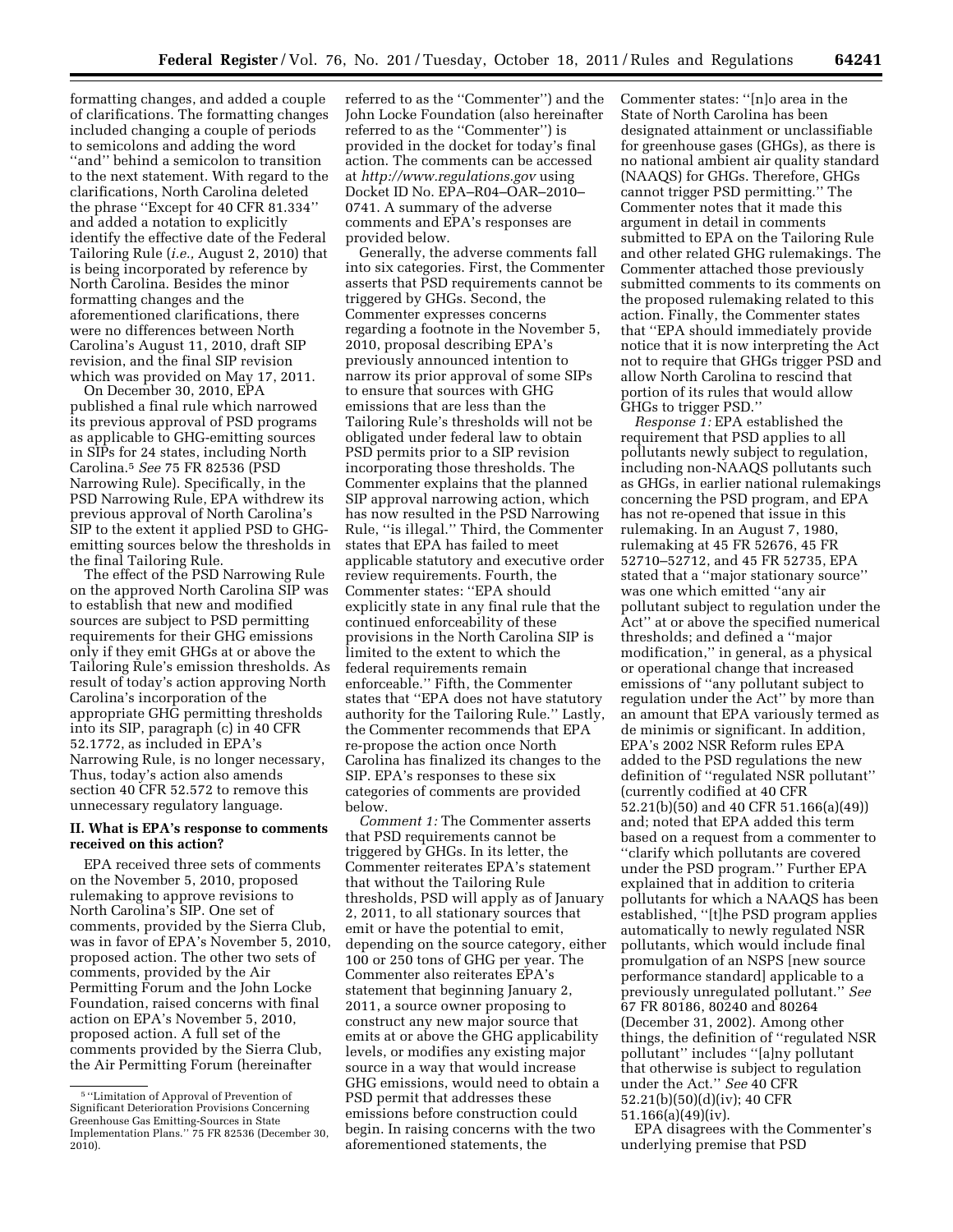requirements were not triggered for GHGs when GHGs became subject to regulation on January 2, 2011. This has been well established and discussed in connection with prior EPA actions, including, most recently, the Johnson Reconsideration and the Tailoring Rule. In addition, EPA's November 5, 2010, proposed rulemaking action provides the general basis for the Agency's rationale that GHGs, while not a NAAQS pollutant, can trigger PSD permitting requirements. The November 5, 2010, action also refers the reader to the preamble of the Tailoring Rule for further information on this rationale. In that rulemaking, EPA addressed at length the comment that PSD can be triggered only by pollutants subject to the NAAQS, and concluded such an interpretation of the Act would contravene Congress' unambiguous intent. *See* 75 FR 31560–31562. Further discussion of EPA's rationale for concluding that PSD requirements are triggered by non-NAAQS pollutants such as GHGs appears in the Tailoring Rule Response-to-Comments document (''Prevention of Significant Deterioration and Title V GHG Tailoring Rule: EPA's Response to Public Comments''), pp. 34–41; and in EPA's response to motions for a stay filed in the litigation concerning those rules (''EPA's Response to Motions for Stay,'' *Coalition for Responsible Regulation* v. *EPA,* D.C. Cir. No. 09–1322 (and consolidated cases)), at pp. 47–59, and are incorporated by reference here. These documents have been placed in the docket for today's action and can be accessed at *<http://www.regulations.gov>* using Docket ID No. EPA–R04–OAR– 2010–0741.

*Comment 2:* The Commenter expresses concerns regarding a footnote in which EPA describes its previously announced intention to narrow its prior approval of some SIPs. In the footnote, EPA explained that such narrowing would ensure that sources with GHG emissions that are less than the Tailoring Rule's thresholds are not obligated under federal law to obtain PSD permits during any gap between the effective date of GHG-permitting requirements (January 2, 2011) and the date that a SIP is revised to incorporate the Tailoring Rule thresholds. The Commenter asserts that EPA's narrowing of its prior SIP approvals ''is illegal.'' Further, the Commenter states that ''EPA has *not* proposed to narrow North Carolina's SIP approval here and any such proposal must be explicit and address the action specifically made with respect to North Carolina's. EPA

cannot sidestep these important procedural requirements.''

*Response 2:* While EPA disagrees with the Commenter's assertion that the narrowing approach discussed in EPA's Tailoring Rule is illegal, the narrowing approach was not the subject of EPA's November 5, 2010, proposed rulemaking to approve North Carolina's August 11, 2010, SIP revision. Rather, the narrowing approach was the subject of a separate rulemaking, which was considered and finalized in the PSD Narrowing Rule in an action separate from today's rulemaking. *See* 75 FR 82536 (December 30, 2010). In today's final action, EPA is acting to approve a SIP revision submitted by North Carolina, and is not otherwise narrowing its approval of prior submitted and approved provisions in the North Carolina SIP. Accordingly, the legality of the narrowing approach is not at issue in this rulemaking.

*Comment 3:* The Commenter states that EPA has failed to meet applicable statutory and executive order review requirements. Specifically, the Commenter refers to the statutory and executive orders for the Paperwork Reduction Act, the Regulatory Flexibility Act (RFA), Unfunded Mandates Reform Act, and Executive Order 13132 (Federalism). Additionally, the Commenter mentions that EPA has never analyzed the costs and benefits associated with triggering PSD for stationary sources in North Carolina, much less nationwide.

*Response 3:* EPA disagrees with the Commenter's statement that EPA has failed to meet applicable statutory and executive order review requirements. As stated in EPA's proposed approval of North Carolina's May 17, 2011, SIP revision, this action merely approves state law as meeting federal requirements and does not impose additional requirements beyond those imposed by state law. Accordingly, EPA approval, in and of itself, does not impose any new information collection burden, as defined in 5 CFR 1320.3(b) and (c), that would require additional review under the Paperwork Reduction Act. In addition, because today's action simply approves existing state law, it will not have a significant economic impact on a substantial number of small entities beyond the impact of existing state law requirements. Thus, a regulatory flexibility analysis is not required under the RFA. Accordingly, this rule is appropriately certified under section 605(b) of the RFA. Moreover, as this action approves pre-existing requirements under state law and does not impose any additional enforceable duty beyond that required by state law,

it does not contain any unfunded mandates or significantly or uniquely affect small governments, such that it would be subject to the Unfunded Mandates Reform Act. Finally, this action does not have federalism implications that would make Executive Order 13132 applicable because it merely approves a state rule implementing a federal standard, and does not alter the relationship or the distribution of power and

responsibilities established in the CAA. In sum, today's rule is a routine approval of a SIP revision, approving state law, and does not impose any requirements beyond those imposed by state law. To the extent these comments are directed more generally to the application of the statutory and executive order reviews to the required regulation of GHGs under PSD programs, EPA provided an extensive response to similar comments in promulgating the Tailoring Rule. EPA refers the Commenter to the sections in the Tailoring Rule entitled *''VII. Comments on Statutory and Executive Order Reviews,''* 75 FR 31601–31603, and *''VI. What are the economic impacts of the final rule?,''* 75 FR 31595–31601. EPA also notes that today's action is not itself the trigger for regulation of GHGs. To the contrary, by helping to clarify that higher PSD applicability thresholds for GHGs apply than would otherwise be in effect under the Act, this rulemaking, as well as EPA's Tailoring Rule, is part of the effort to provide relief to smaller GHG-emitting sources that would otherwise be subject to PSD permitting requirements for their GHG emissions.

*Comment 4:* The Commenter states that ''[i]f EPA proceeds with this action, it must condition approval on the continued validity of its determination that PSD can be triggered by or is applicable to GHGs.'' Further, the Commenter remarks on the ongoing litigation in the U.S. Court of Appeals for the D.C. Circuit. Specifically, regarding EPA's determination that PSD can be triggered by GHGs or is applicable to GHGs, the Commenter mentions that ''EPA should explicitly state in any final rule that continued enforceability of these provisions in the North Carolina SIP is limited to the extent to which the federal requirements remain enforceable.'' The Commenter notes that if a stay is issued, these requirements should also be stayed.

*Response 4:* EPA believes that it is most appropriate to take actions that are consistent with the federal regulations that are in place at the time the action is being taken. To the extent that any changes to federal regulations related to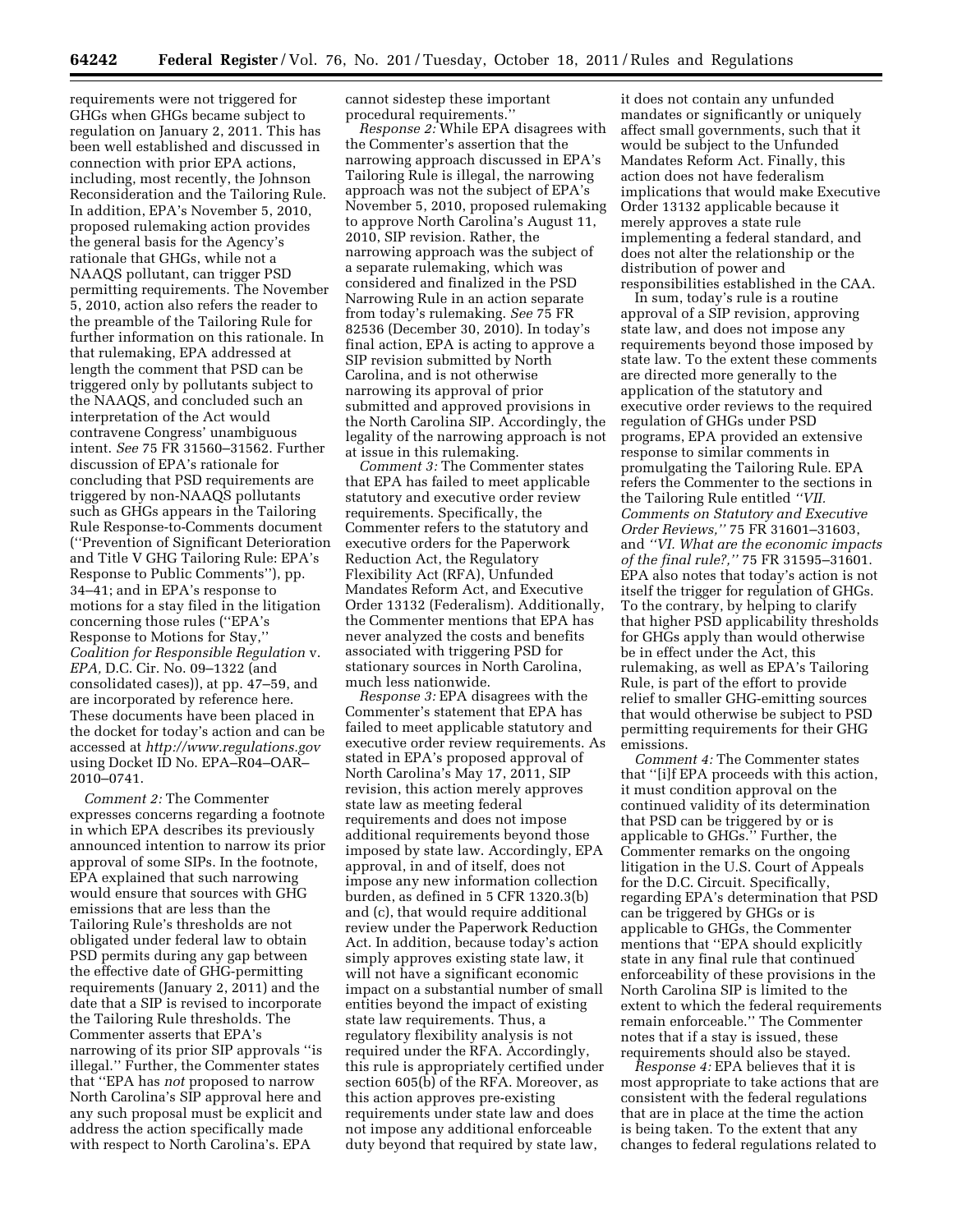today's action result from pending legal challenges or other actions, EPA will process appropriate SIP revisions in accordance with the procedures provided in the Act and EPA's regulations. EPA notes that in an order dated December 10, 2010, the United States Court of Appeals for the D.C. Circuit denied motions to stay EPA's regulatory actions related to GHGs. *Coalition for Responsible Regulation, Inc.* v. *EPA,* Nos. 09–1322, 10–1073, 10– 1092 (and consolidated cases), Slip Op. at 3 (D.C. Cir. December 10, 2010) (order denying stay motions).

*Comment 5:* The Commenter states that ''EPA does not have statutory authority for the Tailoring Rule.'' Additionally, the Commenter states that ''EPA's proposal to revise North Carolina's SIP to include greenhouse gases (GHG) is grounded in an improper interpretation of the Clean Air Act (CAA). Specifically, the EPA is ignoring the plain and unambiguous language of the CAA to justify the regulation of GHG. If the EPA did not change the threshold levels for GHG, by the agency's own admission, there would be 'absurd' results.''

*Response 5:* While EPA does not agree with the Commenter's statement that ''EPA does not have statutory authority for the Tailoring Rule,'' EPA notes that the statutory authority for the Tailoring Rule was not the subject of EPA's November 5, 2010, proposed rulemaking to approve North Carolina's August 11, 2010, SIP revision. Rather, the requirements of the Tailoring Rule were the subject of a separate rulemaking. In EPA's final action for the Tailoring Rule, EPA provided extensive discussion and response to comments regarding legality of the Tailoring Rule in a section entitled, *''V. What is the Legal and Policy Rationale for the Final Action?'' See* 75 FR 31527–31595. In today's final action, EPA is taking action to approve a SIP revision submitted by North Carolina, and is not reopening comment on the legality of the Tailoring Rule.

*Comment 6:* The Commenter mentions that the ''comments being provided to EPA are based on proposed revisions, not final revisions,'' and that ''the differences between the proposed and final North Carolina revisions may or may not be substantial, but they certainly could affect how the public comments on the EPA's proposed rule.'' The Commenter states ''it is unclear why the EPA believes it is appropriate and legally supportable to seek comments on a yet-to-be finalized revision to a SIP. Further, it is not clear what would constitute 'significant changes' that would require the EPA to re-propose the action.'' The Commenter

concludes by recommending that EPA re-propose the action once North Carolina has finalized its changes to the SIP.

*Response 6:* The procedure utilized by EPA to solicit public comment on North Carolina's SIP revision was appropriate and lawful. As explained in EPA's proposal at 75 FR 68279, EPA utilized a ''parallel processing'' procedure for this SIP revision. Under this procedure, EPA proposes rulemaking action concurrently with the State's procedures for approving a SIP submittal and amending its regulations (40 CFR part 51, appendix V, 2.3). EPA reviews that SIP submittal, even though the regulation is not yet adopted in final form by the State, as if it were a final, adopted regulation. In doing so, EPA evaluates the draft regulation against the same approvability criteria as any other SIP submittal. Thus, EPA has not used the ''parallel processing'' procedure to avoid any statutory requirements. In this case, as explained earlier in this action, EPA has determined that the minor differences between the draft and final regulations are insignificant and do not warrant re-proposal of this action. Accordingly, the proposal gave the public the appropriate opportunity to comment on the substance of the SIP revision for which EPA is today issuing a final approval.

### **III. What is the effect of this final action?**

Final approval of North Carolina's May 17, 2011, SIP revision will put in place the GHG emission thresholds for PSD applicability set forth in EPA's Tailoring Rule (75 FR 31514, June 3, 2010) and adopted as state law, making clear that smaller GHG sources emitting less than these thresholds will not be subject to permitting requirements under the approved North Carolina SIP. Pursuant to section 110 of the CAA, EPA is approving the changes made in North Carolina's May 17, 2011, SIP revision into North Carolina's SIP.

North Carolina's May 17, 2011, revision establishes a new regulation specifically to incorporate by reference the relevant federal Tailoring Rule provisions set forth at 40 CFR 51.166 into the North Carolina SIP at 15A North Carolina Administrative Code (NCAC) 02D .0544*—Prevention of Significant Deterioration Requirements for Greenhouse Gases.* EPA has determined that North Carolina's May 17, 2011, SIP revision is consistent with the Tailoring Rule. Furthermore, EPA has determined that the May 17, 2011, revision to North Carolina's SIP is consistent with section 110 of the CAA. *See, e.g.,* Tailoring Rule, 75 FR 31561.

### **IV. Final Action**

EPA is taking final action to approve North Carolina's May 17, 2011, SIP revision which includes updates to North Carolina's air quality regulations, 15A North Carolina Administrative Code (NCAC) 02D .0544*—Prevention of Significant Deterioration Requirements for Greenhouse Gases.* Specifically, North Carolina's May 17, 2011, SIP revision clarifies appropriate emissions thresholds for determining PSD applicability with respect to new or modified GHG-emitting sources in accordance with EPA's Tailoring Rule, and incorporates those thresholds in the form in which they are stated in state law. EPA has made the determination that the May 17, 2011, SIP revision is approvable because it is in accordance with the CAA and EPA regulations, including regulations pertaining to PSD permitting for GHGs.

As result of EPA's approval of North Carolina's changes to its air quality regulations to incorporate the appropriate thresholds for GHG permitting applicability into North Carolina's SIP, paragraph (c) in Section 52.1772 of 40 CFR part 52, as included in EPA's Narrowing Rule, is no longer necessary. In today's final action EPA is also amending Section 52.1772 of 40 CFR part 52 to remove this unnecessary regulatory language.

### **V. Statutory and Executive Order Reviews**

Under the CAA, the Administrator is required to approve a SIP submission that complies with the provisions of the Act and applicable federal regulations. 42 U.S.C. 7410(k); 40 CFR 52.02(a). Thus, in reviewing SIP submissions, EPA's role is to approve state choices, provided that they meet the criteria of the CAA. Accordingly, this action merely approves state law as meeting Federal requirements and does not impose additional requirements beyond those imposed by state law. For that reason, this action:

• Is not a ''significant regulatory action'' subject to review by the Office of Management and Budget under Executive Order 12866 (58 FR 51735, October 4, 1993);

• Does not impose an information collection burden under the provisions of the Paperwork Reduction Act (44 U.S.C. 3501 *et seq.*);

• Is certified as not having a significant economic impact on a substantial number of small entities under the Regulatory Flexibility Act (5 U.S.C. 601 *et seq.*);

• Does not contain any unfunded mandate or significantly or uniquely